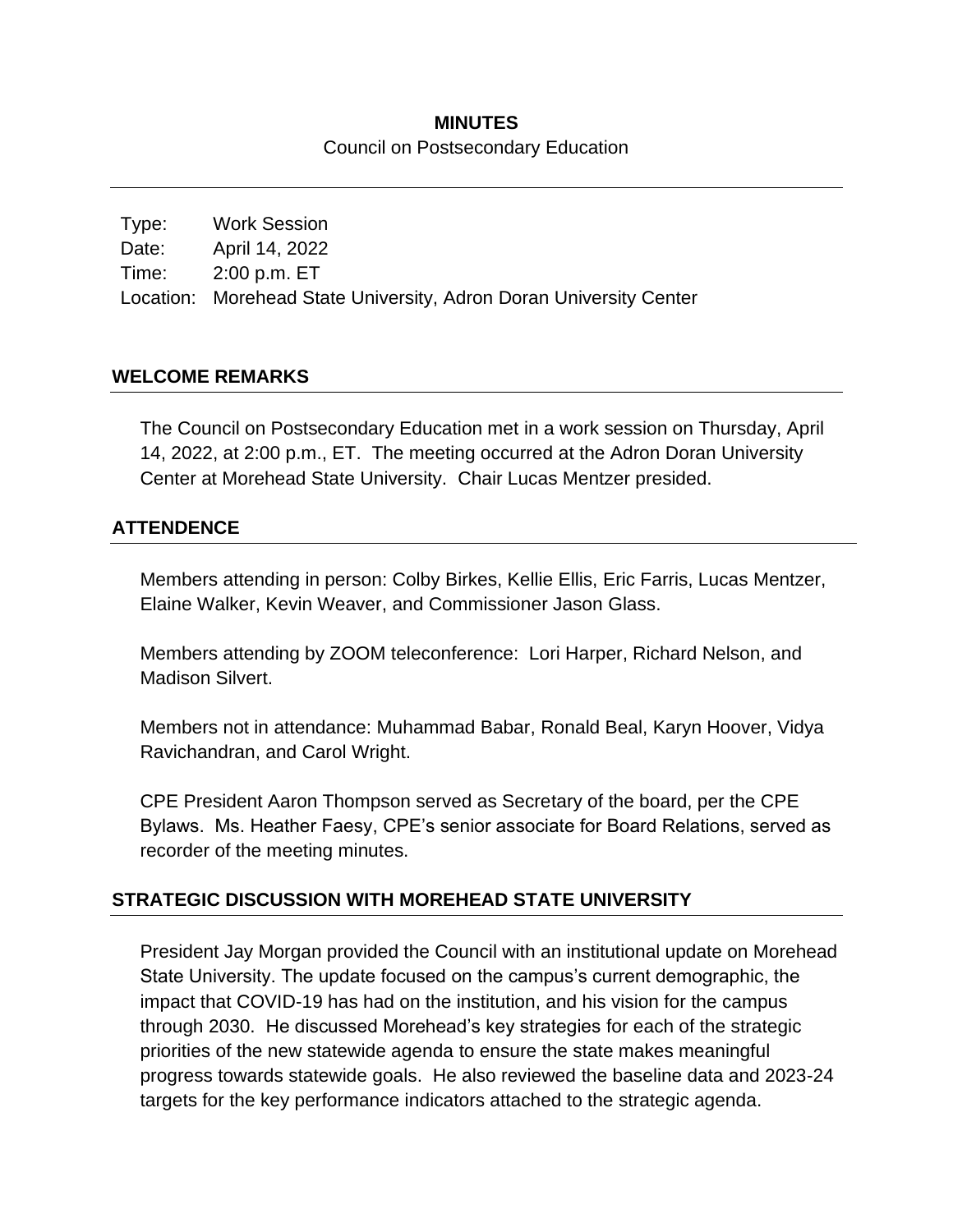# **STRATEGIC DISCUSSION – FOCUS ON AFFORDABILITY**

The 2022-30 Statewide Strategic Agenda, "Higher Education Matters," is a blueprint for accelerating change and improvement in Kentucky's public postsecondary system. Equity is a cross-cutting focus of the agenda, and it identifies five specific strategic priorities: Affordability, Transitions, Success, Talent, Value.

The Council engaged in a conversation with CPE staff members on the Affordability priority, in which the goal is to ensure postsecondary education is affordable for all Kentuckians. The objectives of this priority are:

- Objective 1: Reduce Financial Barriers to College Enrollment and Completion
- Objective 2: Improve the Public's Understanding of How to Pay for College

Presenting staff included:

- Ms. Lee Nimocks, Vice President of Strategy and Chief of Staff
- Dr. Bill Payne, Vice President of Finance and Administration
- Dr. Amanda Ellis, Vice President of K-12 Policies and Programs
- Mr. Travis Muncie, Executive Director of Data, Research and Advanced Analytics.

Data reviewed included the key performance indicators (KPI) of FAFSA completion, time to degree, and unmet financial need. Additional data points reviewed included undergraduate debt at completion, state support for higher education per capita by US region, resident undergraduate tuition and mandatory fees (historical trend data and disaggregated by sector, etc.), and student financial aid by source.

Staff discussed state-level strategies and actions taking place in order to achieve the KPI data targets discussed. These included the work of the Commonwealth Education Continuum and Kentucky Advising Academy.

## **CLOSING OF THE WORK SESSION**

The Council adjourned the work session at 4:10 p.m. and were scheduled to reconvene at 4:30 p.m. to attend the Morehead State University Concert on the Lawn. The annual event was held at the Matthews Outdoor Performance Area by the Adron Doran University Center. It showcased the talents of the MSU Percussion Ensemble and MSU Steel under the direction of Dr. Ben Cantrell, visiting associate professor of music.